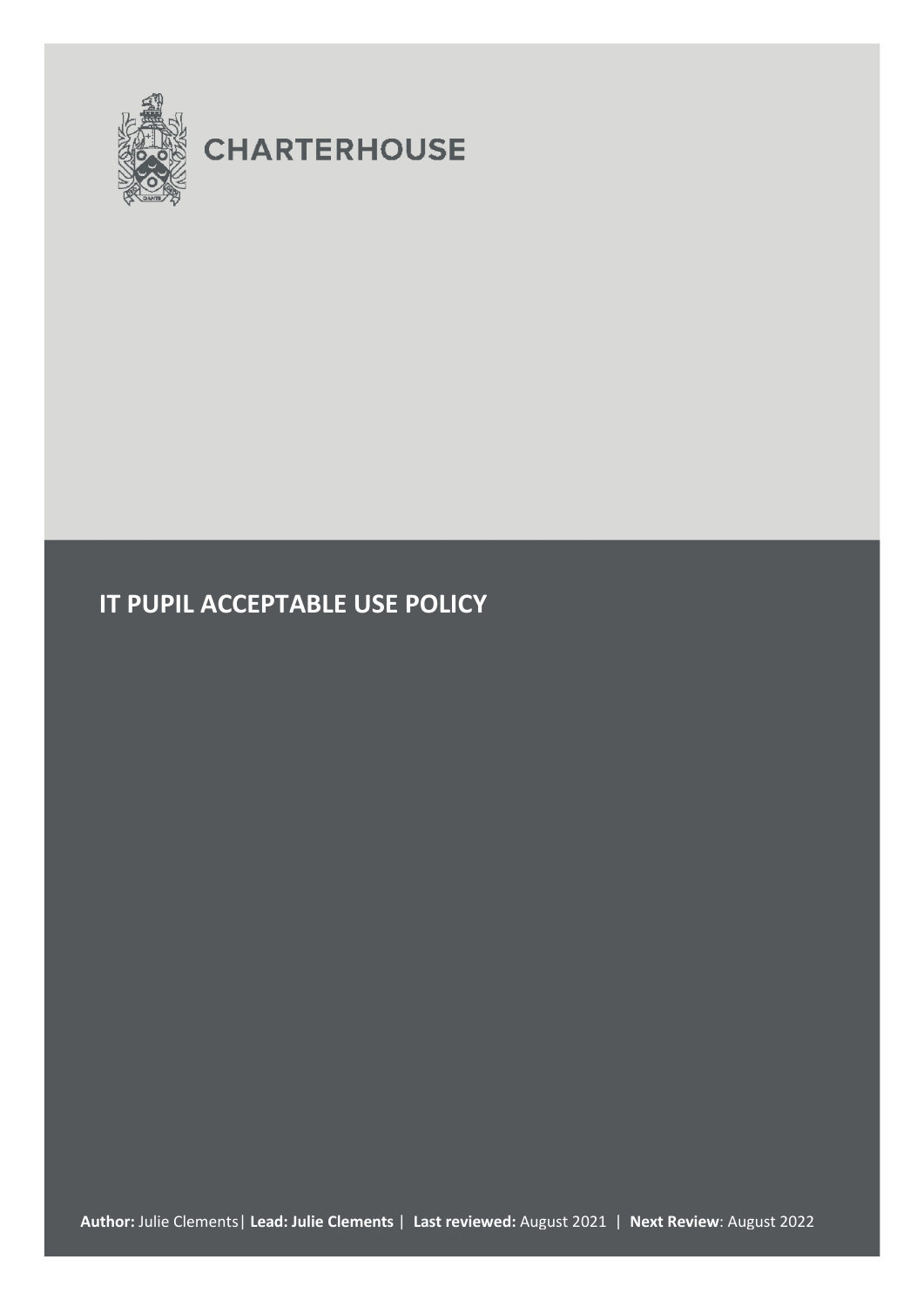#### **INTRODUCTION**

This 'Pupil Acceptable Use' policy is intended to ensure that:

• Pupils will be responsible users of IT and stay safe whilst using the internet at Charterhouse.

• The School network, systems and users are protected from accidental or deliberate misuse that could put the security of the systems and users at risk.

• Pupils will have good access to the internet and systems to enhance their learning and will, in return, agree to be responsible users.

# **SECURITY**

#### **For your own safety**

It is your responsibility to keep your username and password safe and ensure that others do not gain access to it. You should not share it, nor try to use any other person's username and password. You should not write it down or store your password where it can be seen. Should you suspect that someone has access to your account then you should report it immediately to your Housemaster and the IT department.

You should shut down your computer/laptop when not in use, and your computers/laptops should not be left unattended whilst downloading.

You should be aware of 'Stranger Danger' when you are communicating on-line and you should not disclose any personal information about yourself or others when on-line.

You should immediately report any unpleasant or inappropriate material / messages or anything that makes you feel uncomfortable.

The School's network and systems are primarily intended for educational use. Time restrictions, for personal use of the Internet, apply throughout the day and all content is filtered, details of which can be found on Greyhound.

# **Your responsibility to maintain the security of the School's systems and networks**

You should not open any attachments to emails unless you know and trust the person/organisation that has sent it, due to the risk of it containing viruses or other harmful programs.

In order to protect against a virus threat, anti-virus software is installed and updated regularly on all School PCs. It is your responsibility to ensure any personal devices have up-to-date antivirus software installed. You must ensure that this antivirus software is kept up to date.

# **INTERNET AND INFORMATION AND TECHNOLOGY SYSTEMS USAGE**

#### **Network access and downloading content**

Accessing the Internet via a third party VPN website is not permitted.

You are advised to exercise judgement with any downloading of material (such as files, music, videos etc.) via the Internet, and think of how it may affect others.

Pupils must not use the School's network or any other service or device to make, download, view, store, possess, show, print or share illegal material. This includes images of anybody under 18 which might be deemed to be sexual (e.g. 'nudes'). Even for a child, making, viewing or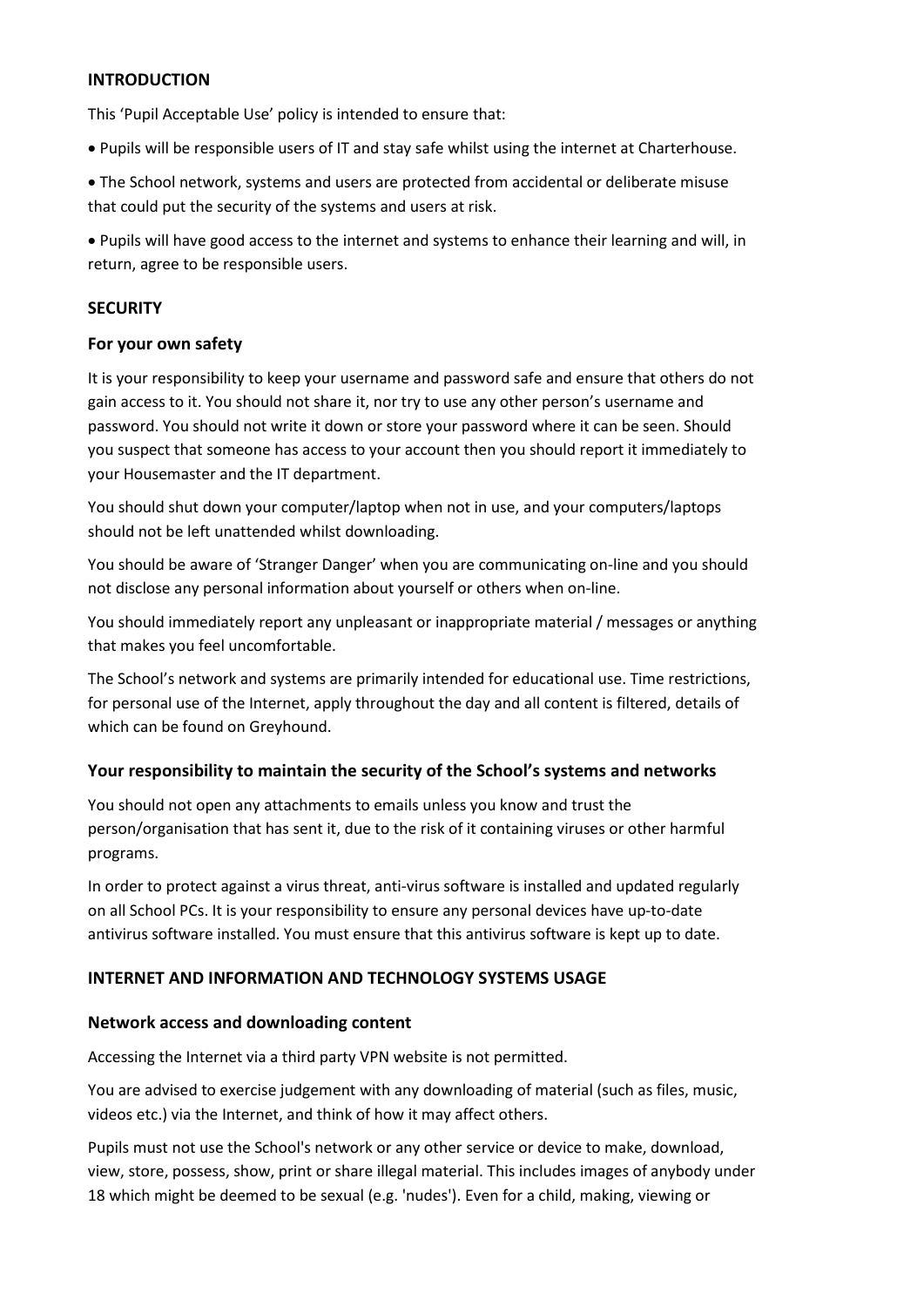sharing a sexual image of someone under 18 is technically a criminal offence, and the School will address it as such.

Any comments or pictures added to social networking sites should adhere to the School Behaviour rules that require pupils to be responsible, thoughtful, and considerate. For example, pupils must not record or film arguments, fights or other altercations amongst peers and then post them on social media for amusement or any other reason.

Unsafe sites and certain types of files maybe blocked. Sharing of files and downloading of files over peer to peer network connections is forbidden at all times.

You must not gain or attempt to gain unauthorised access to any computer system for any purpose. Such hacking or attempted hacking is a criminal offence under the Computer Misuse Act (1990).

# **Cyber-bullying**

Cyberbullying is defined as the use of modern electronic technology to bully other people. It may involve email, mobile phone and text messages, instant messaging, personal websites and/or chat rooms. Any suspected cyberbullying (whether during School time or otherwise) will immediately be reported to the Deputy Headmaster (Pastoral), and will be addressed under the School's Anti-Bullying and Cyberbullying policies.

# **Charterhouse email**

You will be allocated an email account for internal and external email. To access your emails you should go to the following link - <http://portal.office.com/>

# **Printing**

Printing facilities are provided and pupils are encouraged to print only when absolutely necessary in order to minimise the impact on the environment. Colour printing should only be used if the pupil's work requires it. Duplex printing should be used wherever possible.

# **Mobile devices/video recording**

Please refer to the School's Mobile Computer Device Policy, a copy of which can be found on Greyhound.

# **Monitoring**

In accepting the School's IT Pupil Acceptable Use policy, you consent to the School's monitoring and recording any use that you make of the School's electronic communication systems, including mobile phones, for the purpose of ensuring that the School Rules are being complied with and for legitimate business purpose.

# **Health issues and Wi-Fi**

The latest information provided by the UK Government and the World Health Organisation reports that there is no consistent evidence that exposure to RF signals from Wi-Fi and WLANs adversely affect health. Consequently, Charterhouse will continue to offer Wi-Fi in both academic and pastoral areas, and will continue to monitor the advice from these organisations.

**Key points from the GOV.UK (Public Health England) guidelines on exposure to radio signals from wireless networks (Wi-Fi). First published 1 November 2013.**

• *There is no consistent evidence to date that exposure to RF signals from Wi-Fi and WLANs adversely affect the health of the general population.*